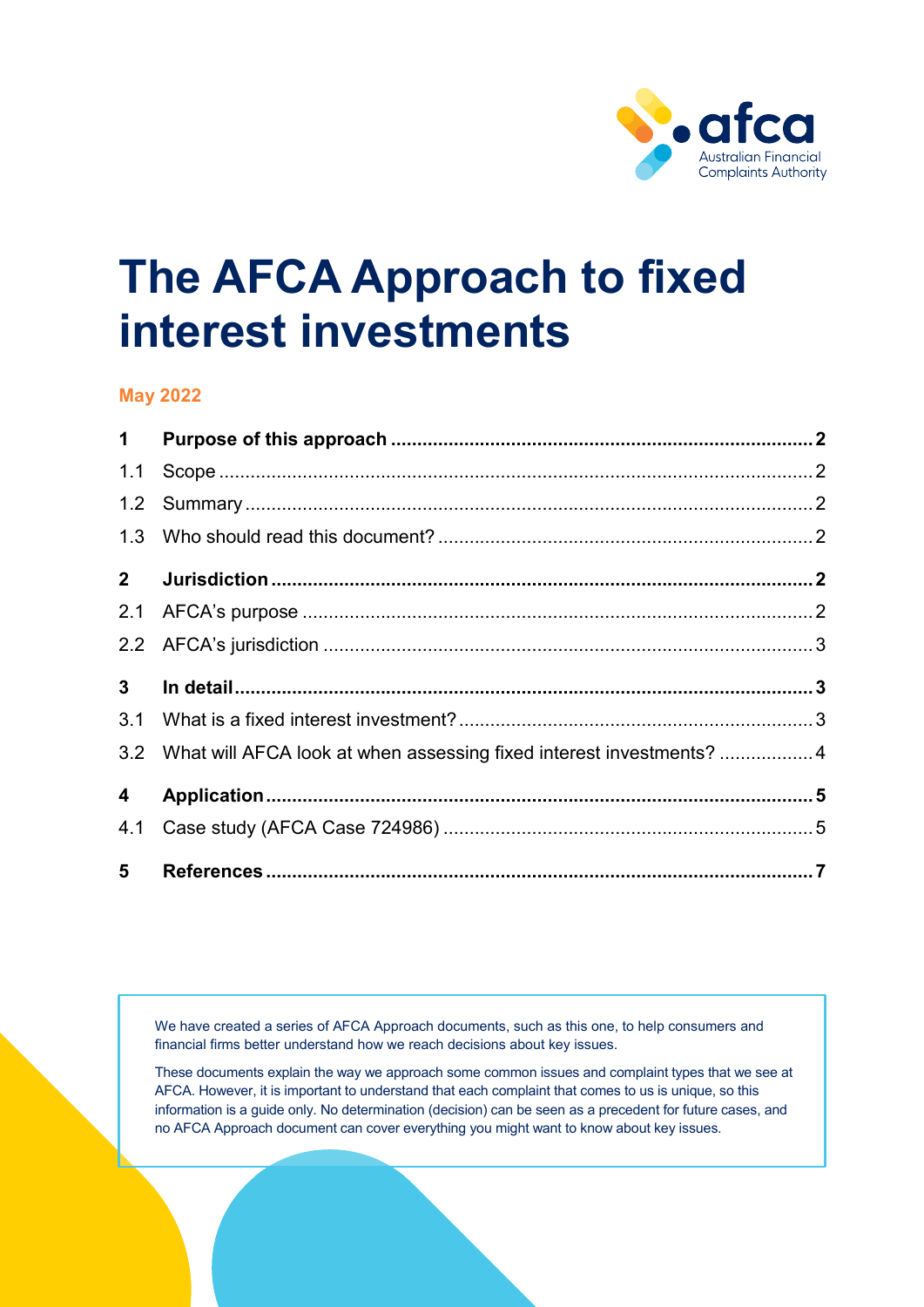## <span id="page-1-0"></span>1 Purpose of this approach

#### <span id="page-1-1"></span>**1.1 Scope**

The purpose of this document is to explain AFCA's approach to fixed interest investments. Its publication is consistent with AFCA's obligation to deal with complaints in a cooperative, efficient and timely way and to make decisions that are fair in all the circumstances. It is important to understand that the information in it is a guide only. Each complaint that comes to AFCA will be considered on its merits.

#### <span id="page-1-2"></span>**1.2 Summary**

A typical complaint about a fixed interest investment generally would involve an investor complaining that they have lost some or all of their capital from an investment that they understood to be secure. Often the complaint is brought against the adviser who recommended the investment.

In considering such complaints AFCA will consider:

- what the investment was:
- the rate of return promised: and
- the entity issuing the investment.

Once this assessment has been made, AFCA will then determine whether the investment was appropriate for the complainant's circumstances and whether the advisor (or the issuer) adequately disclosed the risks of the investment. The risks of capital loss are particularly important to consider in this regard.

#### <span id="page-1-3"></span>**1.3 Who should read this document?**

- Parties to an AFCA complaint
- Anyone who wants to gain a better understanding of fixed interest investments, and AFCA's considerations when reviewing them.

## <span id="page-1-4"></span>2 Jurisdiction

#### <span id="page-1-5"></span>**2.1 AFCA's purpose**

AFCA is the independent external dispute resolution (**EDR**) scheme for the financial services sector. AFCA's purpose is to provide fair, independent and effective solutions for financial disputes. It does this by providing fair dispute resolution services. AFCA also work with financial firms to improve their processes and standards of service to minimise future complaints. In addition to resolving financial complaints, AFCA identifies, resolves and reports on systemic issues and serious contraventions of the law.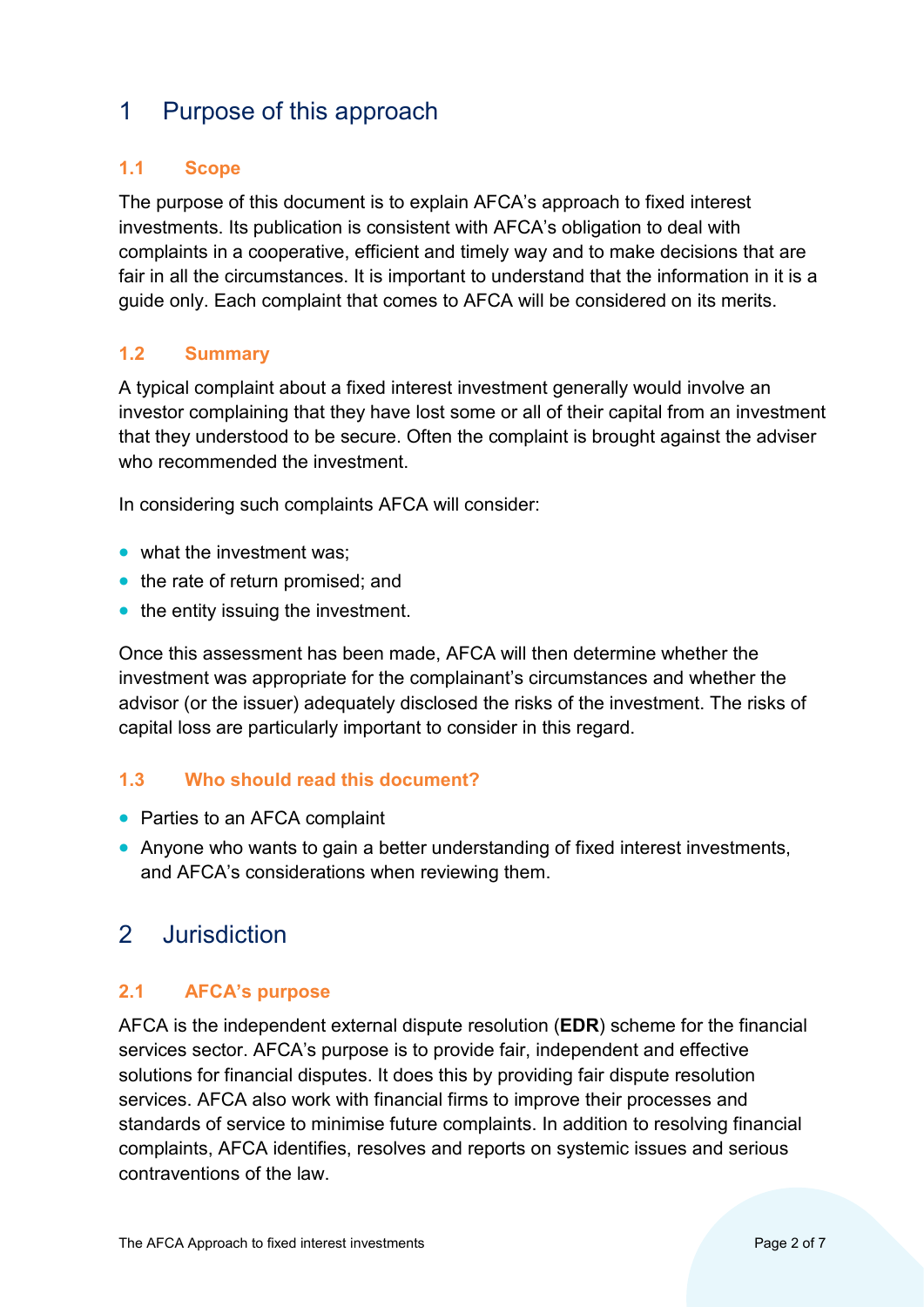#### <span id="page-2-0"></span>**2.2 AFCA's jurisdiction**

#### **AFCA can consider complaints against financial firms that are members of AFCA.**

When a complaint is not resolved by agreement, negotiation or conciliation, an AFCA decision maker will make a decision. The decision reflects what is fair in all the circumstances having regard to legal principles, applicable industry codes or guidance, good industry practice and previous decisions of AFCA or predecessor schemes (which are not binding).

When assessing the conduct of a financial firm, AFCA will have regard to the law. relevant codes, and industry practice at the relevant time.

The AFCA decision-maker may decide that a financial firm must compensate a consumer for direct financial loss, indirect financial loss or non-financial loss. They may also decide that a financial firm is required to take, or refrain from taking, particular actions. If a consumer accepts an AFCA decision, the financial firm is bound by that decision.

#### **Fair in all the circumstances**

AFCA's decisions are intended to reflect what is fair in all the circumstances of each complaint. This includes providing a fair outcome in cases where we find an error or breach has occurred.

In assessing what is fair, we apply a standard of fairness which focuses on concepts such as fair dealing, fair treatment and fair service. This allows us to assess the conduct of a financial firm over the life cycle of the firm's relationship with its customer.

The primary focus of our investigation is to assess whether the financial firm breached its obligations to the consumer. However, we also consider the conduct of the consumer when determining a fair outcome.

## <span id="page-2-1"></span>3 In detail

#### <span id="page-2-2"></span>**3.1 What is a fixed interest investment?**

A 'fixed interest' investment is one that pays a regular rate of interest for a specified term with the expectation that the principal will be repaid at the end of the term (maturity date). The interest rate can be set (fixed), or it can change over the term of the investment (variable). Traditionally such investments are considered safe, secure investments, but this is not always the case.

Fixed interest investments include:

• term deposits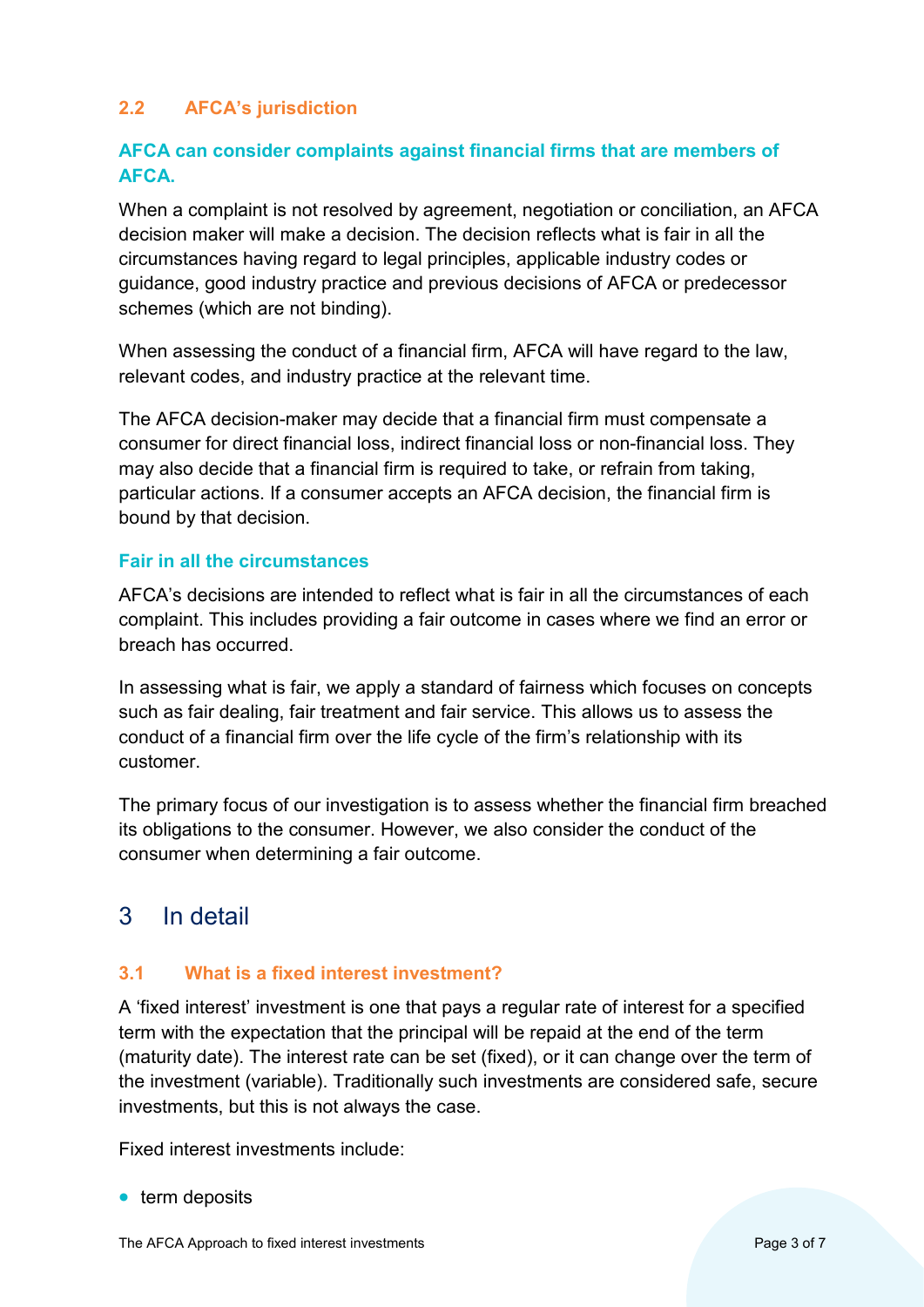- government bonds
- corporate bonds, debentures, and notes
- managed funds.

A term deposit is an investment that locks away an amount of money for an agreed length of time. The investor can't access the money until the term is up. In return, they'll get a guaranteed rate of interest for the term selected (the longer the term the better the rate of return). With these products the investor will know exactly what the return on their money will be. Term deposits are offered generally by banks and have a high degree of security.

Another form of fixed interest investment is a "Government Bond". As the name suggests, Government Bonds are bonds issued and backed by government. These investments guarantee a return of capital and payment of a fixed rate of return in the interim. The rate offered is not generally high, but an investor's capital is secure in that they will only lose funds if the Government has no money to pay them.

Corporate bonds work the same way as Government Bonds, except they are riskier as interest and capital payments depend on the solvency of the corporation issuing them. A corporate bond issued by a blue-chip company such as BHP is less risky than one issued by, for example, a speculative mining company.

"Debentures" and "notes" are also forms of fixed interest investments. As with corporate bonds they are offered by corporations to raise funds but have higher degrees of risk then corporate bonds. "Unlisted unsecured notes" for example are issued by companies off-market and are generally not secured by the company's assets.

The term "fixed interest investment" can also be used for managed investment schemes and other structured products that pay a fixed rate of return. However, some of these pose more risks to capital than others.

For example, it is not uncommon to see a managed fund described as "fixed interest" (or "enhanced fixed interest") with only 80% of the fund's assets being invested in "true" fixed interest investments. The remainder of the fund is invested in growth assets to enhance returns. This significantly increases the risk of the product and needs to be taken into account by the adviser in portfolio construction.

#### <span id="page-3-0"></span>**3.2 What will AFCA look at when assessing fixed interest investments?**

#### **The nature of the investment**

In considering complaints about fixed interest investments, AFCA will look at what type of fixed interest investment the investor was invested in. Was it a term deposit, government bond, corporate bond, managed fund, or something else?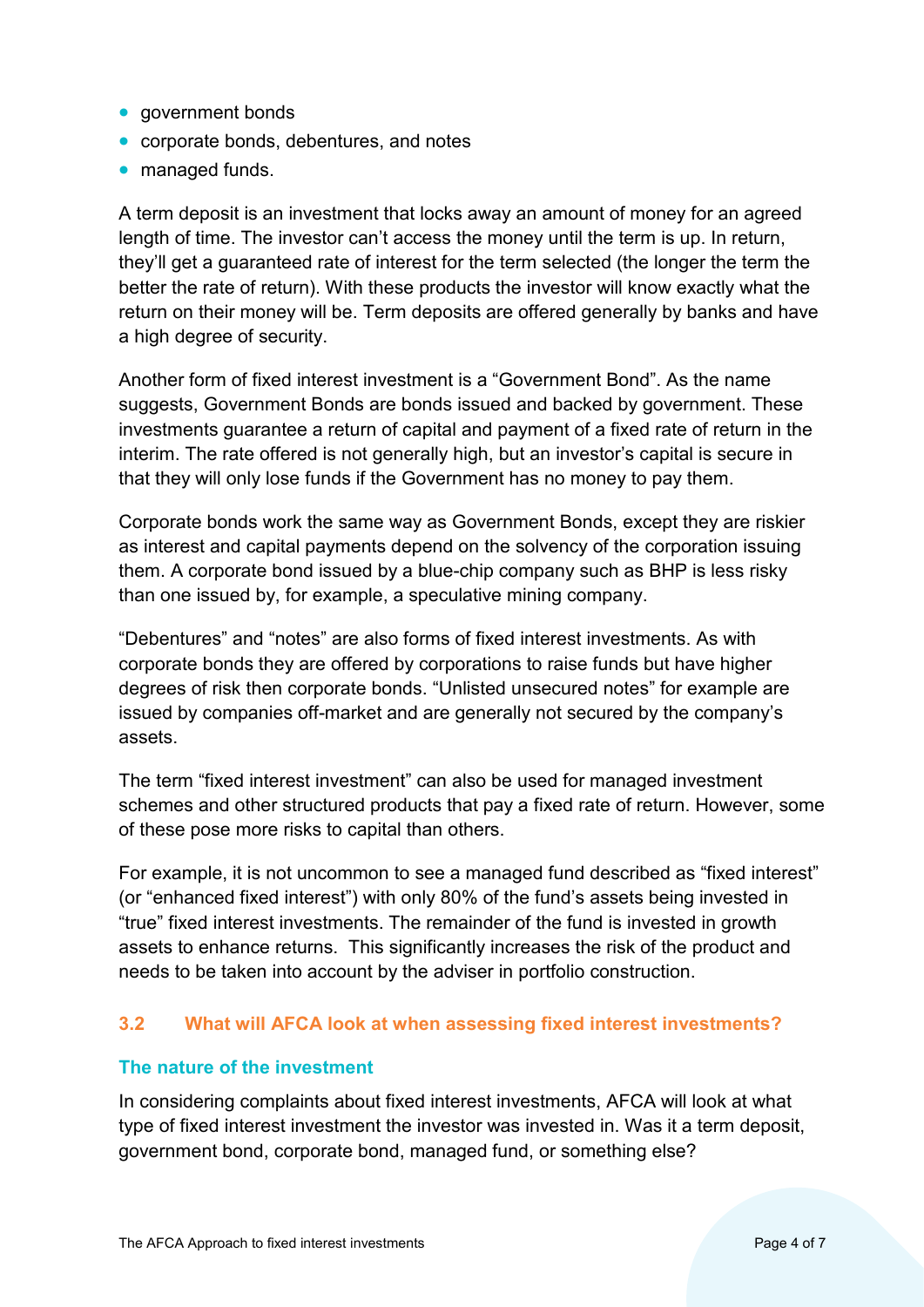#### **Who issued the investment?**

AFCA will also have regard to the entity issuing the investment. If the issuing entity is regulated by the Australian Prudential Regulated Authority (APRA) the investment will be safer because such entities have capital requirements specified by government. Such entities include banks, building societies, credit unions, life insurance companies and superannuation funds. A list of APRA regulated institutions can be found on the [APRA website.](http://www.apra.gov.au/adi/pages/adilist.aspx)

On the other hand, an investment issued by a private company will generally be riskier. This is because often the company issuing the investment will have exhausted all other funding sources before issuing the investment (i.e it may have initially tried to borrow funds from a bank but been refused because the bank viewed lending to the company as too risky).

#### **What is the rate of return promised?**

AFCA will have regard to the rate of return promised. Normally the higher the rate of return, the higher the risk to capital.

#### **AFCA will look to how the investment is used in the portfolio**

AFCA then looks at whether the risks were appropriate for the investor and adequately disclosed. This is dependent on the facts of each individual case. It does not necessarily follow that just because a riskier fixed interest investment was recommended, it was inappropriate. Rather the questions are more whether the risks were adequately disclosed, and whether the adviser adequately considered the risks in portfolio construction.

## <span id="page-4-0"></span>4 Application

#### <span id="page-4-1"></span>**4.1 Case study (AFCA Case 724986)**

#### **Complaint**

In early December 2019, the complainant was seeking to make changes to her savings plan through investing in term deposits. An internet search led her to fixed income products offered by Company M, a corporate authorised representative of the financial firm.

On 11 December 2019, the complainant invested \$630,000 into the fixed interest product for a six-month period with a maturity date of 10 June 2020.

On 11 March 2020, Company M suspended payment of capital redemptions to investors in the products due to liquidity issues.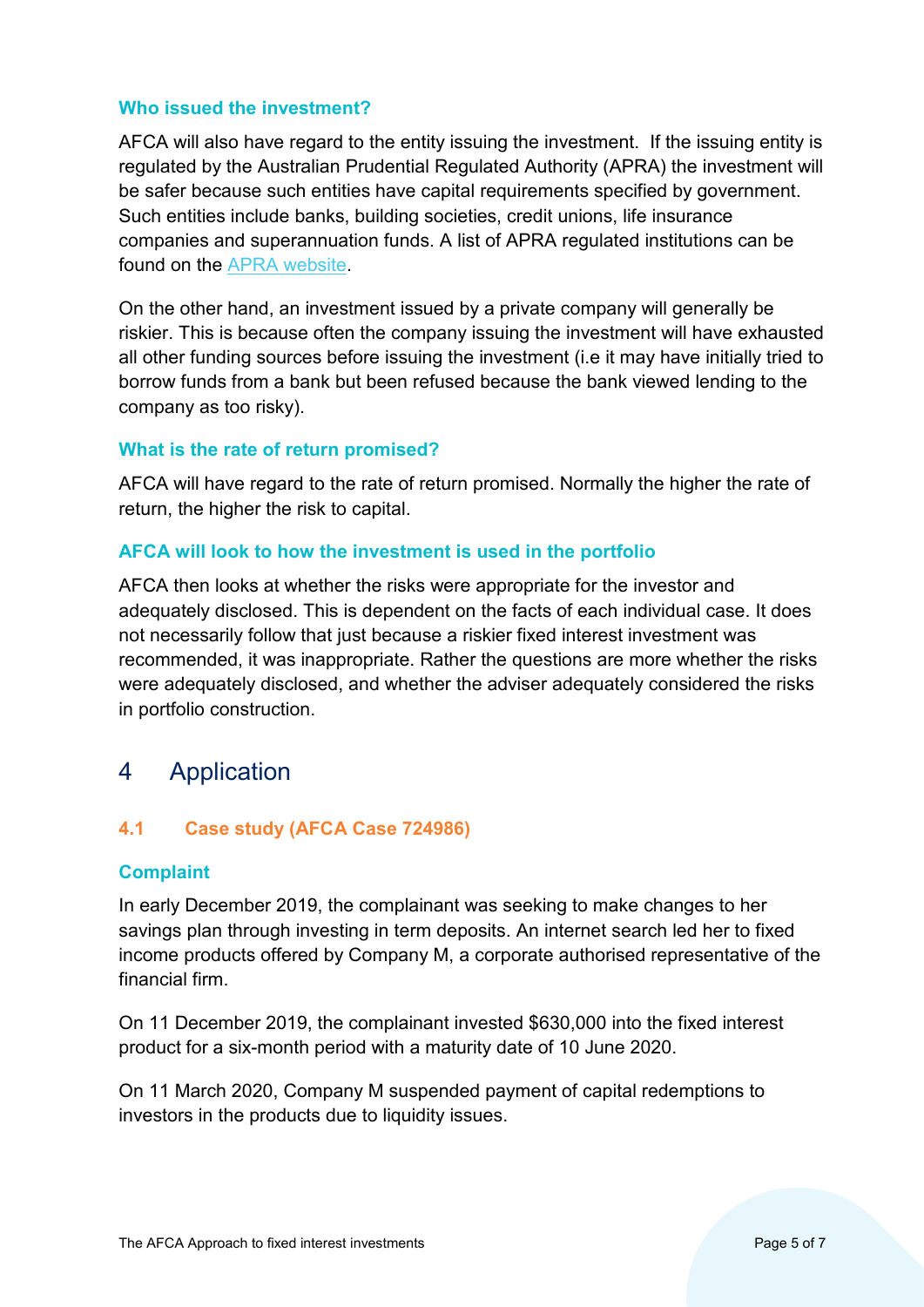The complainant says the marketing material for Company M's fixed interest product was misleading and had she understood the actual nature of the product, she would not have invested.

She sought a full return of the invested capital, plus the agreed interest. The financial firm says the investment opportunity was offered to the complainant as a wholesale investor and relevant disclosures were made. It

#### **The financial firm made false and misleading statements**

The financial firm had used sponsored link internet advertising, through Google AdWords and Bing Ads, so the websites for the financial firm debenture products appeared as sponsored links when consumers search for "bank term deposit" or "term deposit" online.

A provisional liquidator's report also indicated that the financial firm had indicated that the investment would be supported by 'first ranking, registered security' and 'the assets were otherwise unencumbered' however, this was not the case. The majority of the funds invested were provided to a related entity, [Company E] on an unsecured loan basis for a term of 10 years at a rate of 8% p.a. The Company did not hold any security over the assets of [Company E].

ASIC also brought proceedings against the financial firm alleging that the financial firm had indicated that the investments:

- Were comparable to bank terms deposits, and have a similar risk profile to bank term deposits, when they are debentures with a significantly higher risk profile,
- were specifically designed for people seeking "certainty and confidence in their investments", when investors may not receive interest and/or capital repayments, and could lose some, or all, of their investment, and
- provide capital growth opportunities, when they do not and
- the principal investment will be repaid in full on maturity, when investors may not receive capital repayments on maturity or at all, and because Company M could elect to extend the time for repayment for an indefinite period.

The Ombudsman was satisfied there was sufficient evidence the investment was not operated in accordance with the undertakings in the brochure to amount to misleading and deceptive conduct by the financial firm. The determination found the product's brochure contained false and misleading statements. The complainant relied on those statements to her detriment. The financial firm was required to pay the complainant \$500,000 plus interest.